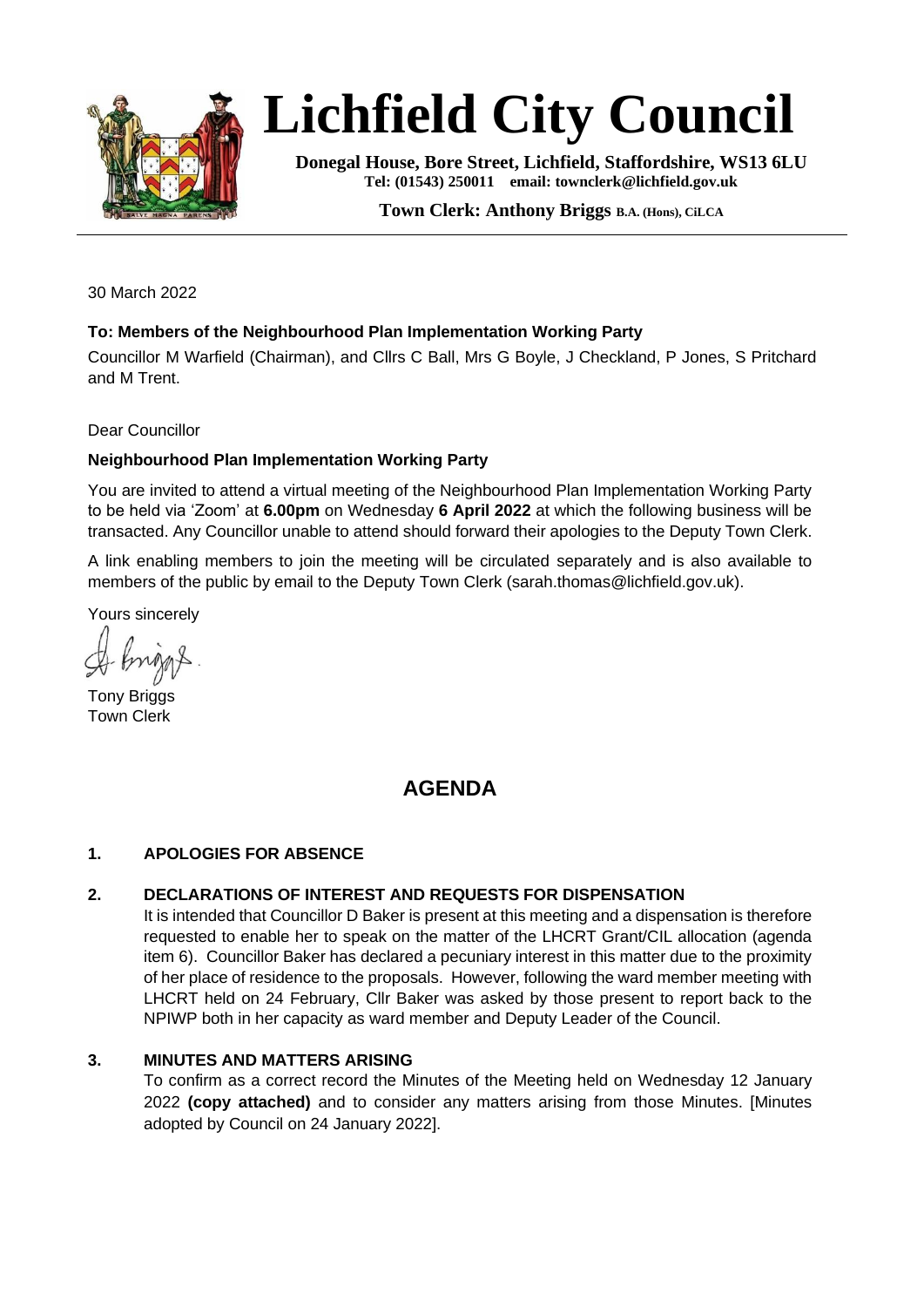#### **4. CIL MONIES RECEIVED, COMMITTED AND FORECAST**

To consider the report at **APPENDIX 1 (attached).** 

#### *RECOMMENDED: That the updated CIL commitments and forecast receipts be noted.*

#### **5. CITY CENTRE PLAQUES - UPDATE**

Work on three of the four plaques in the next phase has been completed by Sign Technology. The Tamworth Gate Plaque work was completed on Wednesday 9 March (replacement backboard and waxed), the School of Art Plaque on Minster Pool was cleaned and waxed on the same date, and the repair to the border of the Bishop Langton's gate plaque on Beacon Street was completed on 25 March

The total cost of the works on the three was £195 (£125 for the new backboard, £30 and £40 for the waxing and minor repairs of the others).

The only outstanding item in the current phase is the George Farquhar plaque on the George Hotel. Permission has been granted by the building owner, but we are awaiting confirmation from the Conservation Officer that the additional backboard is satisfactory.

*RECOMMENDED: That the report be noted.*

#### **6. LHCRT – GRANT/CIL ALLOCATION**

To Consider the Town Clerk's report at **APPENDIX 2** (attached).

*RECOMMENDED: The NPIWP to make a recommendation as to any CIL contribution to LHCRT for this specific project. If the NPIWP is minded to recommend a CIL contribution, the Town Clerk requests that consideration be given to incorporating a recommendation to Council that no less than 10% of the overall sum to be granted be drawn from LCC's capital reserves rather than CIL for the reasons set out in this report and similar previous reports.*

#### **7. LICHFIELD WATERWORKS TRUST (LWT)**

LWT submitted an application for a grant from 2022/23 funds that was considered at the meeting of the Grants Committee held on 1 February 2022. The application was to fund the purchase of a cycle shelter at Sandfields Pumping Station as it is believed such travel would increase if proper provision was provided, as well as providing greater security for those who already arrive in that manner. Furthermore, the limited car parking space at Sandfields, the desire to promote sustainability, and the proposal to open the Lichfield to Walsall railway line as a cycle route give further credence to the placement of a cycle shelter in that location. The cost of the identified shelter is £2,175 and accommodates 12 cycles. Installation would be carried out by LWT volunteers.

The Grants Committee was supportive of the application but believed it would be more appropriate to be funded via CIL than the LCC Grants budget. Members of the Grants Committee who are also members of the NPIWP were supportive of this view and gave an informal opinion that the request should be considered favourably when it is brought before the NPIWP.

The City Council has supported the aims of LWT previously, not least with a £10,000 CIL contribution (via LDC and resolved by Council at its March 2021 meeting) that has helped to facilitate repairs and occupation of the building. Sandfields Pumping Station, and its development as a historical asset and visitor attraction is specifically cited in the City Council's adopted Neighbourhood Plan as a non-policy action: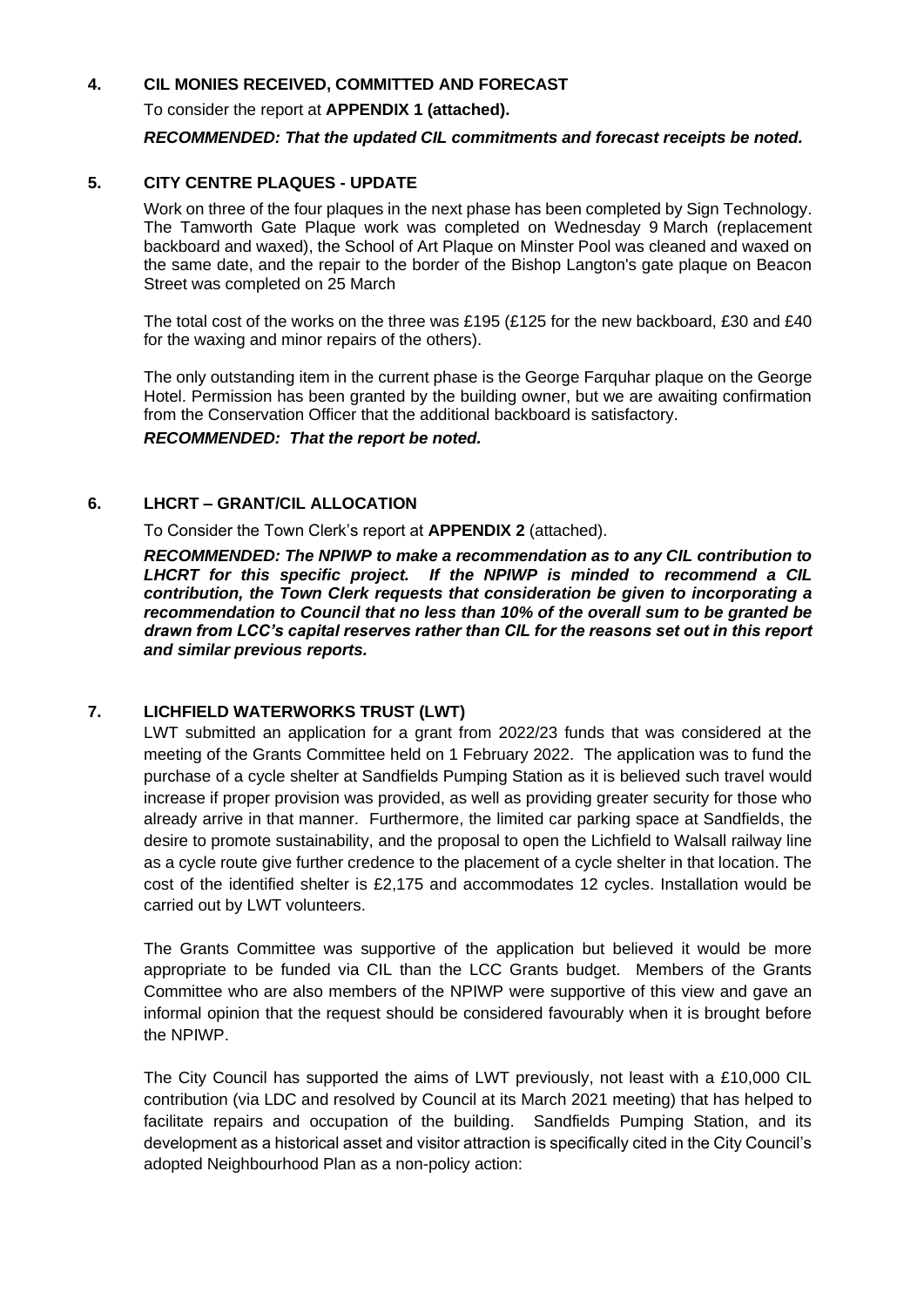*'Lichfield City Council will support Lichfield Waterworks Trust in their efforts to refurbish Sandfields Pumping Station and to develop its sustainable use'* (Lichfield City Neighbourhood Plan p.30).

*RECOMMENDED: The NPIWP is asked to formalise its view as to whether £2,175 of CIL should be awarded to LWT to purchase their chosen cycle shelter, and a corresponding recommendation made to Council.*

#### **8. BOLEY PARK COMMUNITY HALL**

Further to Minute 15 of the NPIWP meeting of 12 January 2022 and the subsequent adoption of the recommendation by Council, quotations have been sourced for the replacement doors/screens at Boley Park Community Hall. The original CIL allocation of £17,000 was based on an initial quotation for budget purposes, but the competitive process has resulted in a different company being chosen to carry out this work for a sum of approximately £13,000+VAT. Installation is due to take place over the Easter holidays.

Investigations have however revealed that water ingress has led to significant damage to the flooring adjacent to the rear doors, seemingly caused both by ingress under the current badly fitting doors and the collection of water under the existing matting due to foot traffic. The remaining flooring in the hall is also in need of some repair, resending and polishing. Quotations for this work have been sought, with the lowest quotation being £3,750+VAT. It is far more economical in the long term to address the work to the whole floor rather than a piecemeal approach to the damaged area adjacent to the rear doors. Given the reduction in cost of the doors/screens, the NPIWP is therefore asked to recommend a variation to the CIL allocation previously given, to incorporate both the new doors/screens and the flooring repairs within the £17,000 allocation.

The Town Clerk requested confirmation from LDC that this would be an appropriate CIL spend and this has been received. The Town Clerk sought the informal opinions of the NPIWP on this matter early in March due to a desire to instruct the work to take place during the busy (for the contractor) summer holiday period if the NPIWP were to support it. Following a positive response from all NPIWP members who responded, a contractor has been appointed and the work scheduled; unfortunately, summer holiday slots were all taken, but the work has been booked for the October half term week, the final opportunity of the year to carry out this work without significant inconvenience to hirers. The NPIWP is now asked to formalise its position.

*RECOMMENDED: NPIWP to confirm its informal view that the allocation of £17,000 of CIL funding to replace the doors/screens at Boley Park Community Hall be varied to include the repairs and maintenance to the existing main hall flooring, and make a corresponding recommendation to Council.*

#### **9. SUGGESTIONS FOR CIL SPEND**

To consider the Town Clerk's report at **APPENDIX 3** (attached). Members are asked to note that all responses are included within the report, including those that, on application to LDC, have been confirmed as not being an appropriate CIL spend.

*RECOMMENDED: The NPIWP to discuss the suggestions received and provide iresponses that can be circulated to those who have made the submissions.*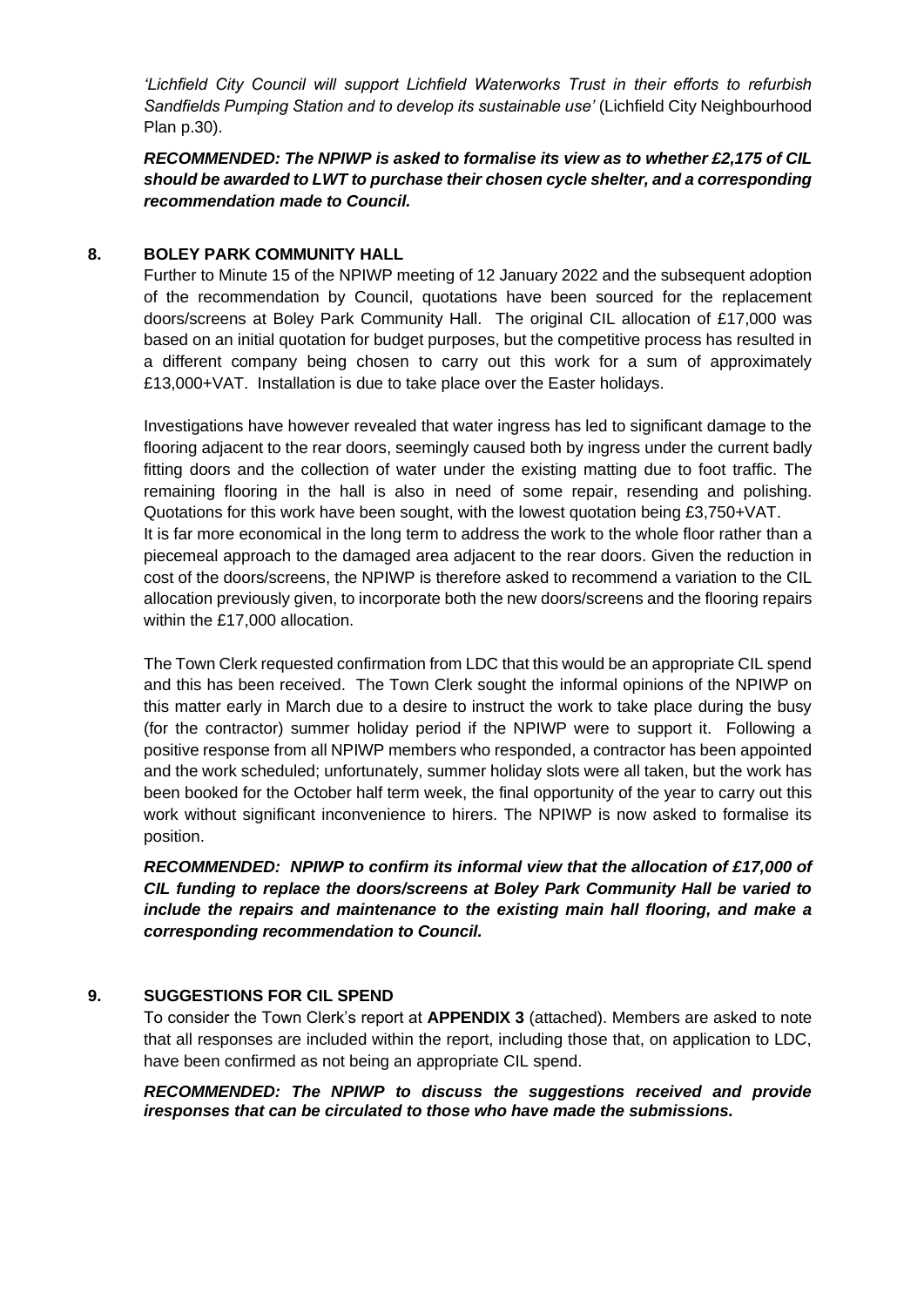#### **10. ADDITIONAL 20MPH REPEATER SIGNS – NORTH LICHFIELD**

Further to previous discussions for additional 20mph repeater signs in North Lichfield, Staffordshire County Council Highways has confirmed the following locations fulfil the criteria for additional traffic calming measures.

#### **Anson Avenue**

- Lighting column E5
- Lighting column E11

#### **Dimbles Lane**

- Lighting column E4
- Lighting column E7
- Lighting column E15
- Lighting column E18
- Lighting column E22
- Lighting column E26

All the above would consist of two 300mm signs mounted back-to-back

There is also the possibility of additional signage on Friday Acre at either lighting column E11 or on the island at the junction of Friday Acre and Dimbles Lane, making a total of 18 signs and potentially one post.

Staffordshire County Council Highways have confirmed the cost to supply and install this amount of signage would be approx. £2,000. The Committee is therefore asked to allocate £2,500 of CIL funds in order to anticipate any associated uplift in costs.

*RECOMMENDED: The NPIWP approve a CIL contribution of £2,500 to the provision of additional 20mph repeater signs on Anson Avenue, Dimbles Lane and Friday Acre, and make a corresponding recommendation to Council.*

#### **11. ACTION PLAN UPDATE**

At its meeting on 15 April 2019 the Working Party resolved that the updating of the action plan would form a standing agenda item at future meetings; the action plan is attached at **APPENDIX 4**.

#### **12. CIL ALLOCATION UPDATES**

Following the adoption by Council of the NPIWP recommendation to utilise CIL funds for improved cycle parking at Darwin Hall and Curborough Community Centre, three 'Sheffield' style stands have now been installed at each location.

#### *RECOMMENDED: That the report be noted.*

#### **13. DATE AND TIME OF NEXT MEETING**

To be agreed by the Working Party.

#### **ANY OTHER URGENT BUSINESS AT THE DISCRETION OF THE CHAIRMAN**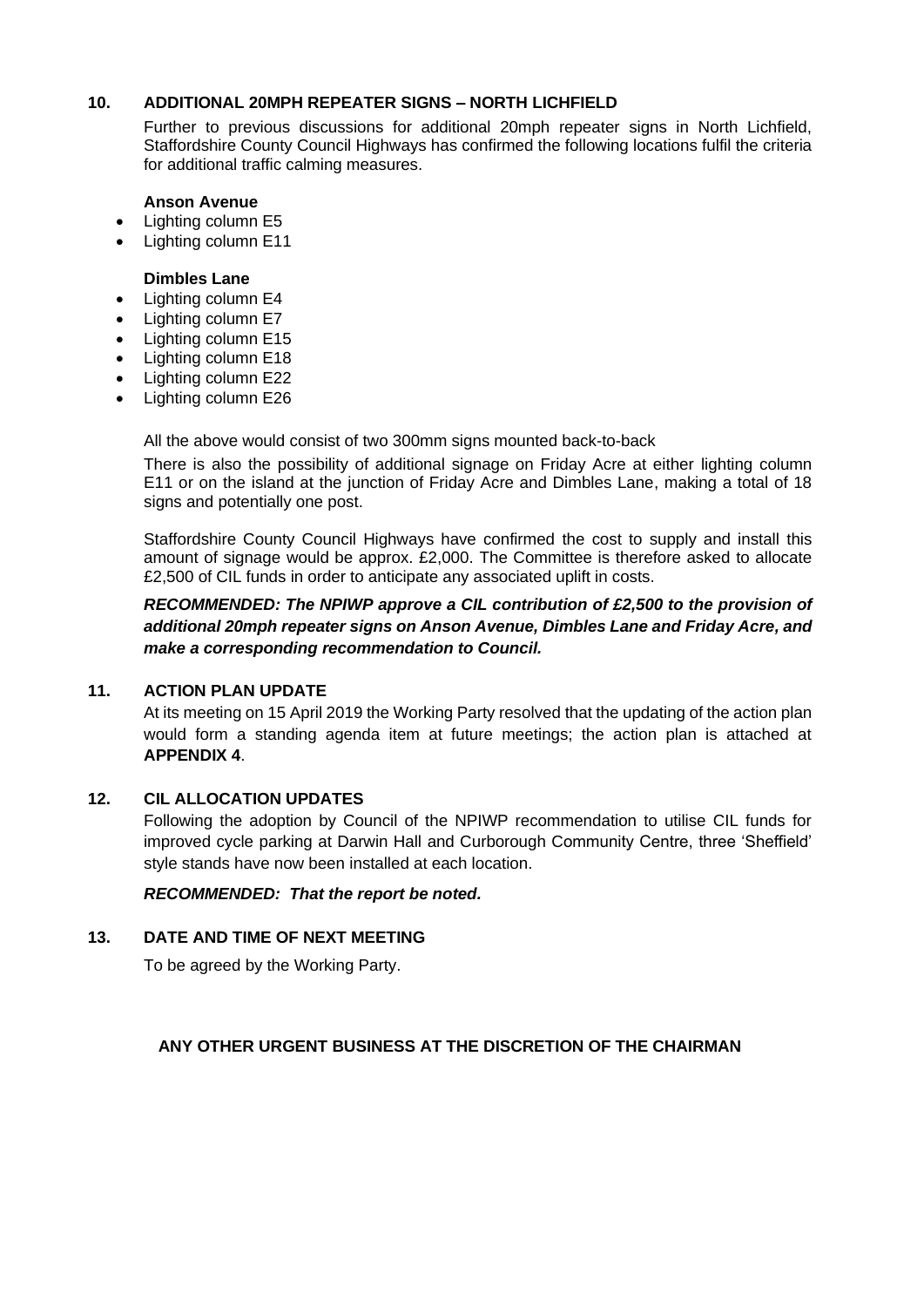#### **Lichfield City Council**

## **Minutes of the Meeting of the Neighbourhood Plan Implementation Working Party (NPIWP) held via 'Zoom' on Wednesday, 12 January 2022 at 6.00pm**

**PRESENT:** Councillors M Warfield (Chairman), C Ball, P Jones S Pritchard and M Trent.

**APOLOGIES:** Cllr J Checkland.

**10. DECLARATIONS OF INTEREST AND REQUESTS FOR DISPENSATION** None received.

#### **11. MINUTES**

*RESOLVED: That the minutes of the NPIWP meeting held on 1 September 2021 be confirmed as a correct record (Minutes adopted by Council on 20 September 2021).*

#### **12. MATTERS ARISING**

None.

#### **13. CIL MONIES RECEIVED, COMMITTED AND FORECAST**

Members considered CIL commitments, balances and forecast as detailed at Agenda. Appendix 1.

*RESOLVED: That the update be noted.*

#### **14. CITY CENTRE PLAQUES**

Members considered the agenda report which provided an update on this project, including the quotation received to progress renovation of the four plaques identified as being appropriate by the Civic Society.

*RESOLVED: That the update be noted.*

#### **15. REPLACEMENT DOORS AND WINDOW SURROUNDS – BOLEY PARK CC**

Members considered the Town Clerk's report relating to a proposal to fund the replacement of the front and rear aluminium doors plus their surrounding windows and frames via CIL, the existing provision now reaching the end of its service life and falling below modern standards.

*RECOMMENDATION TO COUNCIL: That £17,000 of CIL (not including VAT) be allocated to the replacement of the front and rear doors and surrounding windows and frames at Boley Park Community Hall.*

#### **16. LHCRT GRANT/CIL ALLOCATION**

The Working Party considered the Town Clerk's report which follows a grant request from LHCRT. Members discussed the proposal and whether to recommend an allocation of CIL in addition to or instead of any capital contribution that may be made by the City Council when the matter is considered by full Council. Members noted the City Council's previous resolutions on this matter. Some Members expressed concerns about using LCC capital receipts on this project and felt that a CIL contribution was a better way forward

*RESOLVED : That the NPIWP supports making a CIL contribution to the restoration of Heritage Lock 23 and the associated towpath as set out in the report but defer making a recommendation to Council as to the amount of the CIL contribution until such time as the Council has made its decision on capital funding.*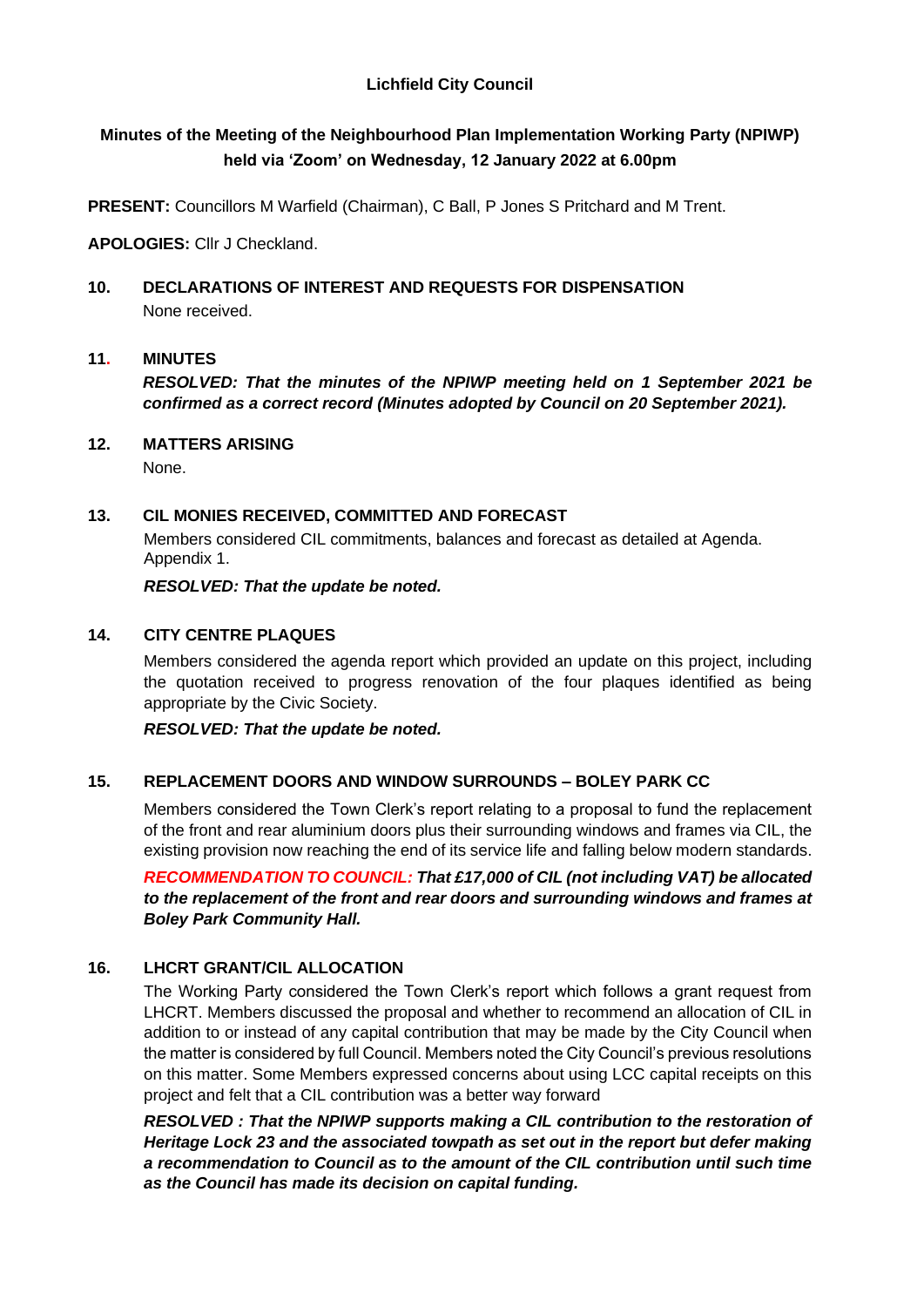#### **17. UPDATED CYCLE PARKING, CURBOROUGH COMMUNITY CENTRE**

Following the previous circulation of the 'plan for Cycling in Lichfield City' document and resulting discussions with stakeholders, the Town Clerk's report confirmed interest in the proposal to upgrade existing provision at two LCC owned sites currently under the management of third parties, namely Darwin Hall and Curborough Community Centre. The recommended provision is a total of 6 'Sheffield' style cycle stands.

*RECOMMENDATION TO COUNCIL: That a CIL contribution up to £210 (the cost of the*  infrastructure required) be allocated to the provision of improved cycle parking at *Curborough Community Centre & Darwin Hall.*

#### **18. ACTION PLAN UPDATE**

The Working Party considered the action plan the updated document is included at **ENCLOSURE 1** to these Minutes**.** 

*RESOLVED: Given the large amount of CIL funds available it was agreed that Group Leaders would ask members for appropriate projects they wished to be considered by the Working party. In addition, an article will be included in the City Council's next newsletter and on social media inviting members of the public to make representations as to the allocation of CIL funds.*

#### **19. CIL ALLOCATION UPDATES**

The Working Party noted that the £6,000 CIL contribution to the pathways at Curborough Community Centre and the adjacent open space has now been invoiced following completion of the work. Further allocations have been made against the plaque restoration budget in line with progress made. An invoice of £5,000 has been submitted for the preparatory work completed in readiness for the renovation of Michael Johnson's workroom at the Birthplace Museum

*RESOLVED: That the report be noted.*

## **20. DATE AND TIME OF NEXT MEETING**

6 April 2022 at 6.00pm.

## **THERE BEING NO FURTHER BUSINESS THE CHAIRMAN DECLARED THE MEETING CLOSED AT 6.28PM**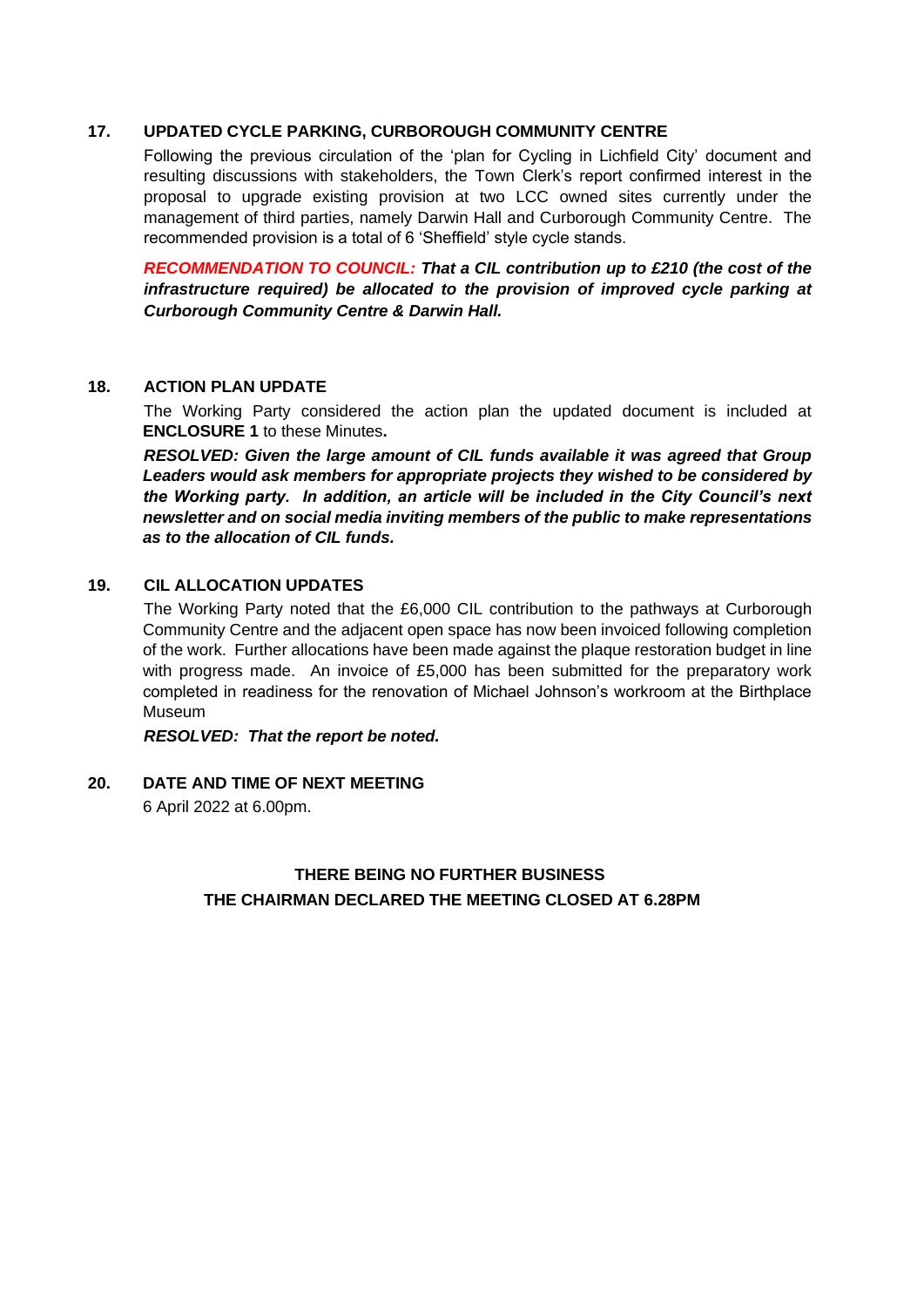#### **CIL PAYMENTS ALLOCATIONS AND FORECAST INCOME**

## **Table 1: COMBINED CIL Forecast to March 2022**

| <b>Period</b>                       | <b>CIL Received</b> | <b>CIL Allocations</b> | <b>CIL Balance</b> |
|-------------------------------------|---------------------|------------------------|--------------------|
| Balance - March 2021                | 76.315.21           | 41.237.00              | 35,078.21          |
| Received/allocated to 30 March 2022 | 99,420.59           | 28,317.00              | 71,103.59          |
| Awaiting Invoice at 30 March 2022   |                     | 24,229.00              | (24, 229.00)       |
| <b>Balance as at March 2022</b>     | £175,735.80         | £93,783.00             | £81,952.80         |

|  | Table 2: CIL Allocations to date - Projects marked with a "*" are complete |
|--|----------------------------------------------------------------------------|
|--|----------------------------------------------------------------------------|

| Project                                                                                                                                                                                 | <b>Amount</b><br><b>Allocated</b> | <b>Actual</b><br><b>Invoiced</b> | <b>Awaiting</b><br><b>Invoice</b> |
|-----------------------------------------------------------------------------------------------------------------------------------------------------------------------------------------|-----------------------------------|----------------------------------|-----------------------------------|
|                                                                                                                                                                                         | £                                 | £                                | £                                 |
| New City Centre Signage (LDC)                                                                                                                                                           | 15,741                            | 14,112                           | 1,629                             |
| Curborough Community Centre CCTV*                                                                                                                                                       | 3,000                             | 3,000                            |                                   |
| Refurbishment of Entrance to Lichfield<br>Signage*                                                                                                                                      | 2,350                             | 2,305                            | 45                                |
| Refurbishment/replacement of selected City<br>Centre plaques                                                                                                                            | $1,870 + 1,650$                   | 1,273                            | 597<br>1,650                      |
| Renewal of outer doors, Curborough CC<br>(contribution only)*                                                                                                                           | 837.+2,500                        | 3,337                            | $\overline{0}$                    |
| Infrastructure support to LHCRT*                                                                                                                                                        | 10,000                            | 10,000                           | 0                                 |
| Replacement of SOX/SON streetlighting with<br>LED alternatives (contribution only)*                                                                                                     | 8,000                             | 8,000                            | $\Omega$                          |
| Sandfields Pumping Station - Lichfield<br>Waterworks Trust (Council resolution, March<br>$2021$ <sup>*</sup>                                                                            | 10,000                            | 10,000                           | $\overline{0}$                    |
| Michael Johnson's Workroom (SJBM)                                                                                                                                                       | 14,625                            | 5,000                            | 9,625                             |
| <b>Curborough Community Centre pathways</b><br>(Contribution only)*                                                                                                                     | 6,000                             | 6,000                            | 0                                 |
| Improved cycle parking Darwin Hall &<br>Curborough Community Centre*                                                                                                                    | 210                               | 210                              | $\overline{0}$                    |
| Boley Park Community Hall - Replacement<br>front and rear doors and surrounding screens<br>(latterly the informal addition of<br>repairs/sanding/polishing of flooring in main<br>hall) | 17,000                            | 6,317                            | 10,683                            |
| <b>TOTAL</b>                                                                                                                                                                            | £93,783                           | £69,554                          | £24,229                           |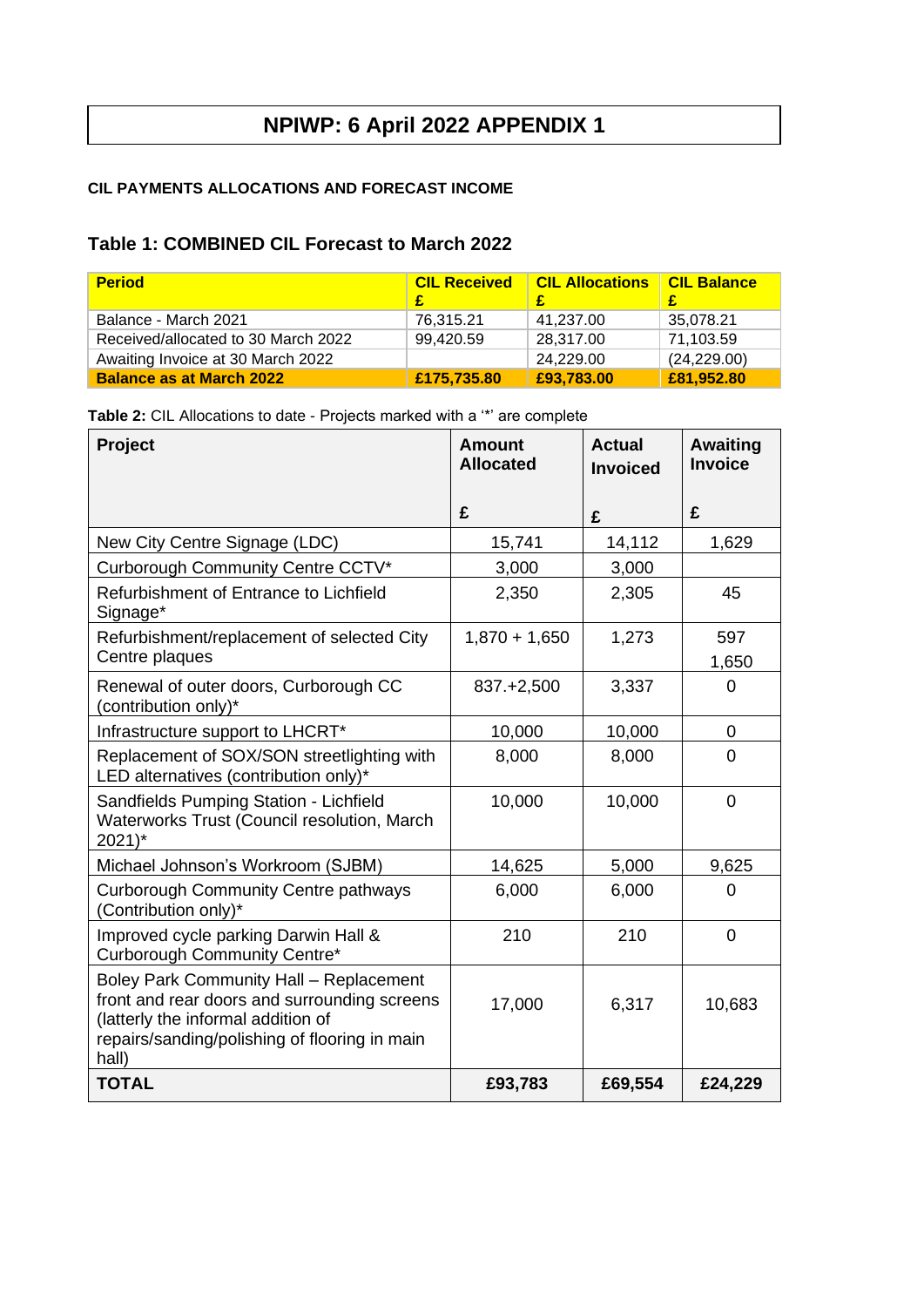## **Forecast CIL income 2022**

**Table 2**: CIL Forecast – April 2022

| <b>Date</b>     | <b>Site address</b>                                        | Parish % | <b>Parish Allocation (£)</b> |
|-----------------|------------------------------------------------------------|----------|------------------------------|
| 17/01191/OUFMEI | Deanslade Park Project, South<br>of Falkland Road (3 of 4) | -25      | 35,192.95                    |
| 19/00478/REMM   | Land South of Shortbutts Lane<br>$(3 \text{ of } 3)$       | 25       | 22,721.44                    |
| TOTAL           |                                                            |          | £57,874.39                   |

**Table 3**: CIL Forecast – October 2022

| <b>Date</b>  | Site address                                                                 |    | Parish %   Parish Allocation $(E)$ |
|--------------|------------------------------------------------------------------------------|----|------------------------------------|
|              | 17/01191/OUFMEI   Deanslade Park Project, South<br>of Falkland Road (4 of 4) | 25 | 35,192.95                          |
| <b>TOTAL</b> |                                                                              |    | £35,192.95                         |

**Total CIL Forecast 2022** *calendar* **year: £93,067.34**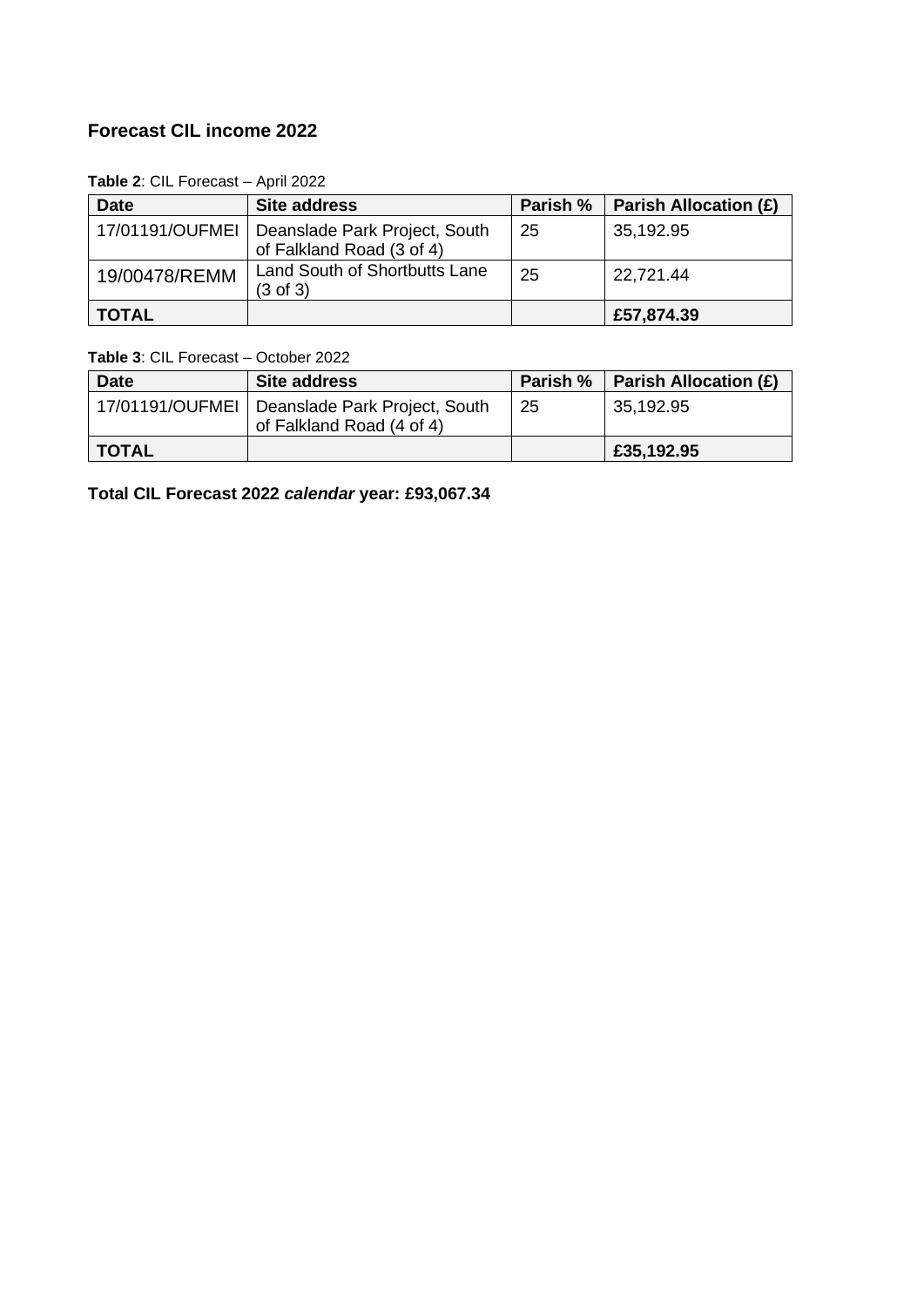#### **LHCRT – GRANT/CIL ALLOCATION**

Following consideration of this matter at its meeting of 12 January 2022, the Working Party resolved to defer any CIL contribution to this project until after the Council had considered whether it wished to make a contribution from capital reserves and the amount of any such contribution. At its meeting of 24 January 2022, the City Council also resolved to hold the matter in abeyance pending further detail from the Trust.

A Meeting between ward members and LHCRT representatives was held on 24 February 2022. The proposals were discussed in detail at that meeting and the Trust was asked to provide a breakdown of costs and further detail as to the importance of this particular element of the overall restoration. The financial breakdown is provided as **ENCLOSURE 1**.

Prior to that meeting, the Town Clerk requested St John's Ward members and members of the NPIWP submit any particular questions to allow time for written responses to be prepared, discussed at the meeting and subsequently circulated. The questions submitted and answers received from the Trust are provided as **ENCLOSURE 2.**

The Trust were also asked to answer two key questions; those questions and the answers from the Trust are reproduced below:

1. **How important this particular project is to the overall scheme**

The complete restoration of heritage Lock 23 standing between London Road bridge and the upstream diversion channel, newly created by Persimmon Homes past St John's Grange estate, is an essential element on the 1797 canal route at its closest point to the City Centre. LHCRT must work in tandem with SCC/Amey during 2022 to integrate their essential completion of the partially-built bypass retaining wall in juxtaposition with the lock chamber thus facilitating its full restoration, including the Heritage Towpath Trail community link and commissioning as a water channel.

2. **The importance of the full funding for this scheme being available from LCC to facilitate its completion and allow the other elements of the wider scheme to progress.** LHCRT has benefited from work done so far in this section by Amey (for SCC/Persimmon), providing underground pipeline diversions and temporary landscaping alongside the bypass but excluding work on the underlying canal structures. The City Council grant opportunity is vital towards the cost of materials for restoring these canal structures by LHCRT volunteer teams as outlined in the project timetable within the ongoing overall works programme. The restored lock will also serve as a catalyst for completing the adjacent sections as an open channel of the Lichfield Canal in water.

**ENCLOSURE 3** (by email only) is a selection of maps and drawings provided by the Trust for the ward member meeting to further illustrate the location and proposals at Lock 23.

The original funding bid previously considered by the Working Party is provided for reference at **ENCLOSURE 4** (by email only).

Following due consideration both during and after the meeting, **ward members have provided the following response to assist the NPIWP in their deliberations**:

*Thank you for the courtesy of seeking the Wards views. Whilst we have overall support for the vision and work of the LHCT some members do have concerns about the amount requested and outcomes.*

*We would therefore wish the NPIWP to consider how the funding if granted is time managed and balanced against the many other ongoing section works. We refer particularly to the large section from Cricket Lane to Gallows Wharf where the works are only part completed and would like to see these works delivered [\*see Town Clerk's comment overleaf] prior to moving on to the next works of Gallows Reach past Lock 23, which is the subject of this request.*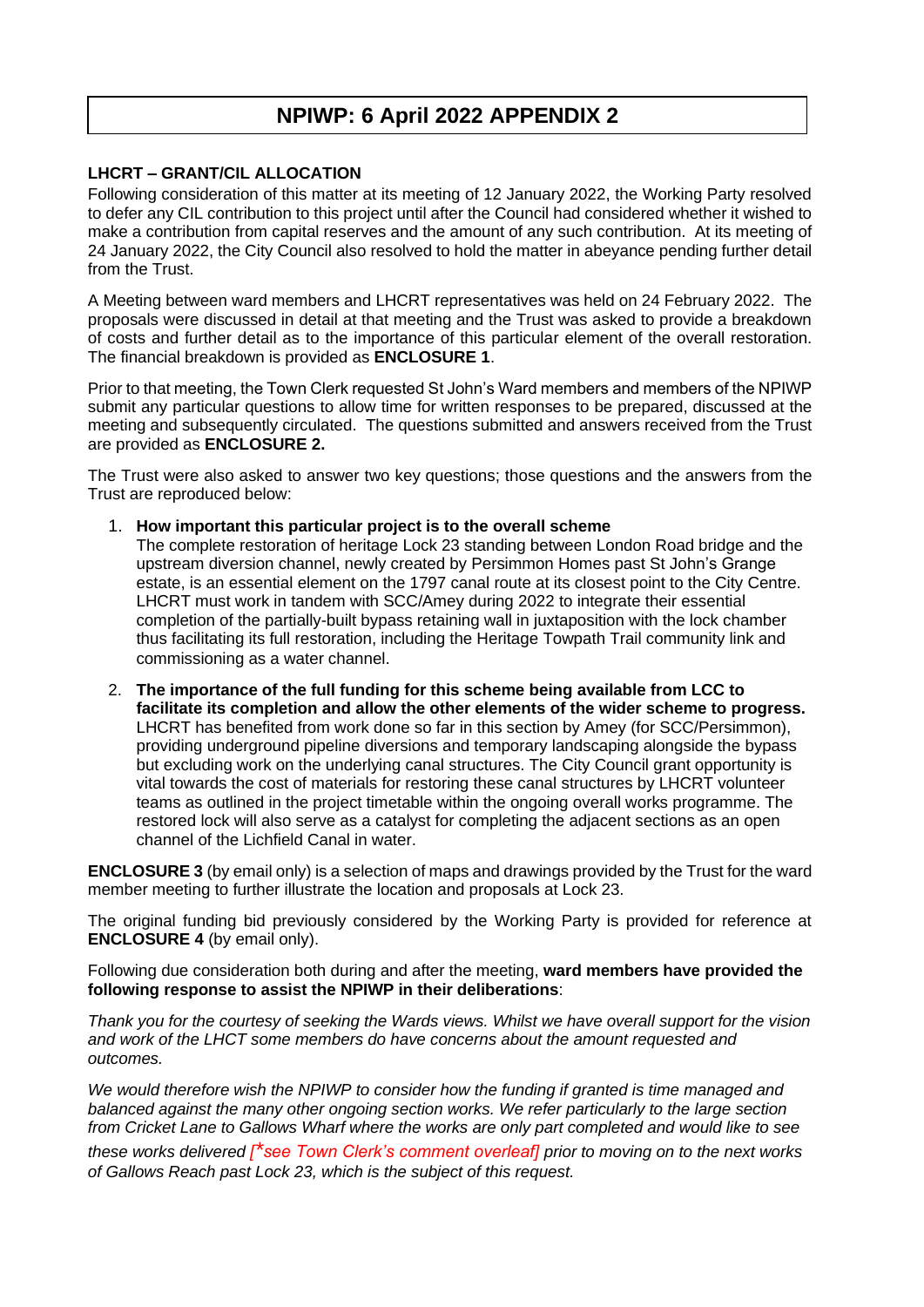At the meeting there was also some discussion as to the appropriateness of any contribution to the Trust comprising solely of CIL. The Town Clerk's advice on this matter is that funding solely via CIL is not recommended; some items required may not fulfil the definition of acceptable CIL spend and in these cases it is much easier to account to LDC for CIL when it is a contribution to overall costs, rather than the sole funding source. A capital contribution amounting to at least 10% of the total fund is therefore recommended, with members being reminded that the adopted Capital Programme for 2022/23 includes for this provision.

\* It is notable that the ward member response mentions a desire for progress on the Cricket Lane to Gallows Wharf section of the Canal. The NPIWP is asked to note the presence of a gas main within the original canal channel in part of this area. The main was discovered during excavations in December 2021; mapping indicates it should be located adjacent at the roadside but is actually some five metres within the open space. The approximate location is marked by a red line in the map below:



While not a material consideration for the *immediate location* of the works proposed by the Trust within their funding bid (such work being to the west), it would appear likely if the main is not re-sited, there will not be enough available width for the canal to be reinstated in this area. This could lead to delays in this overall section of the canal – which *does include* Lock 23 - being put 'in water'. That being the case, the options are:

- re-siting of the main at the expense of the installer only likely if the original placement of the main can be demonstrated to be outside of legal provision
- the re-siting of the main at the considerable expense of a third party.

In considering funding for Lock 23, the NPIWP should therefore have regard to the potential difficulties slightly further along the route and the possible impact on overall project delivery. The Town Clerk is pursuing the matter with legal advisors currently.

*RECOMMENDED: The NPIWP to make a recommendation as to any CIL contribution to LHCRT for this specific project. If the NPIWP is minded to recommend a CIL contribution, the Town Clerk requests that consideration be given to incorporating a recommendation to Council that no less than 10% of the overall sum to be granted be drawn from LCC's capital reserves rather than CIL for the reasons set out in this report.*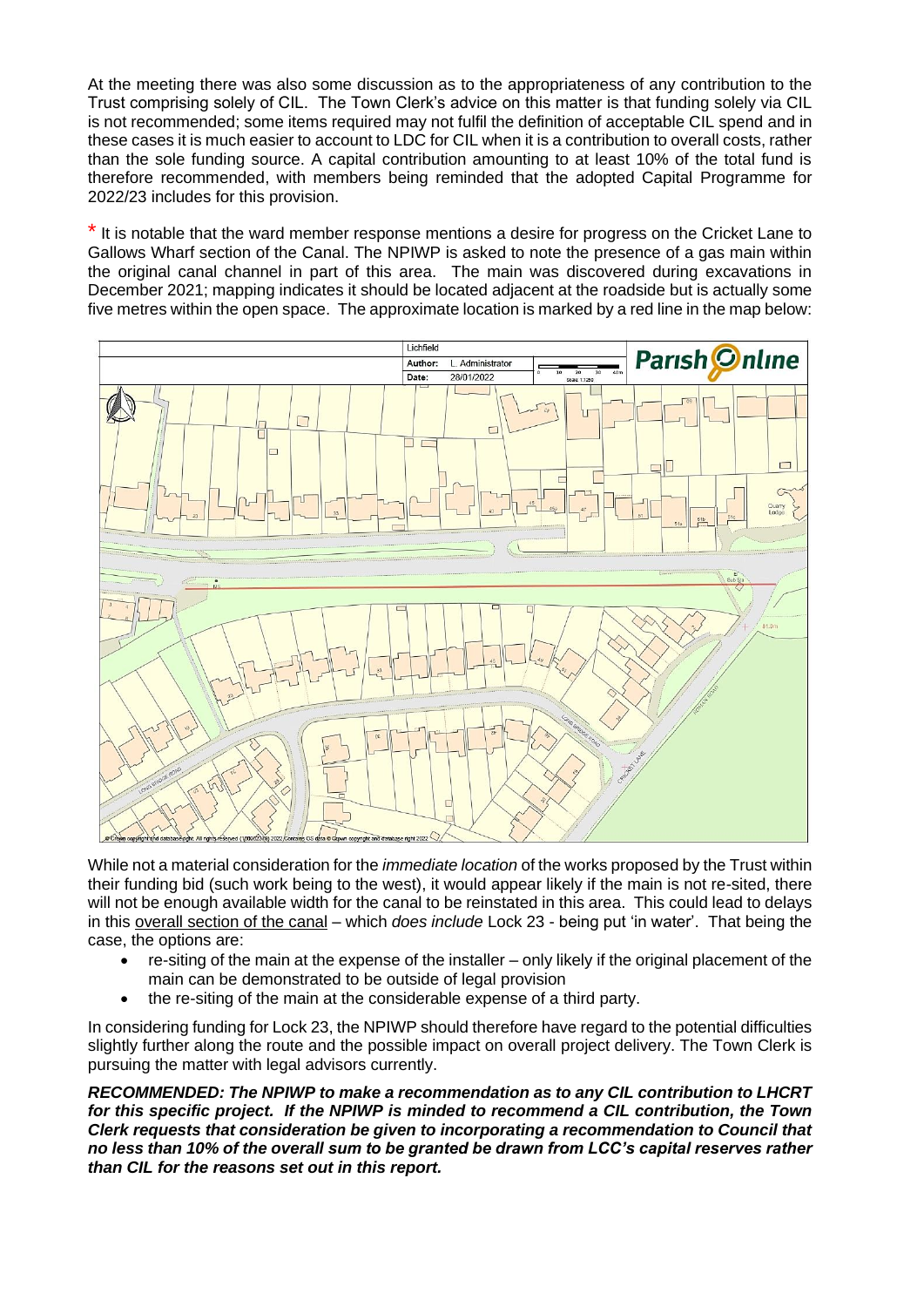#### **SUGGESTIONS FOR CIL SPEND**

Following a request to the public for CIL spend suggestions, the following submissions have been received directly by the Town Clerk for the consideration of the Working Party. Initial comments from LDC's Spatial Policy team as to the appropriateness of CIL spend on these items are included in red. As it is LDC who audit the allocation of CIL it would be most unwise to allocate such monies to a cause that does not meet with the approval of LDC.

**1. Street lighting on the Stowe Pool footpath**; particularly the dark area between the Cross Keys car park and the boathouse. This should preferably be motion sensitive and solar powered. No issues in principle

**2. Install a crossing and footpath to the hockey club on Eastern Avenue**, as there is no way of walking to the club without walking on the grass verge.

No issues in principle - May need agreement and/or approval from SCC highways; landowner to be clarified.

**3. Possible CIL allocation to Dr Milley's**, with particular reference to the **leaded windows** giving cause for concern as they cannot allow hand washed window cleaning or water washing in case the windows are damaged. They seek ways of improving the windows so that they maintain their appearance as well as hopefully improving sound and draught insulation. Not sure how this would necessarily meet the CIL regulation 59c

**4.** A submission received from **Lichfield Sports Club** on 24 March 2022 requesting CIL be used to purchase outdoor furniture.

Not sure how this would necessarily meet the CIL regulation 59c

[as a result of this comment, the Town Clerk has provided details of LCC's Grants scheme to the Club]

#### **On 16 March, the Town Clerk asked NPIWP members to submit any suggested CIL spends they had received for inclusion on this agenda. Those received are included below, again with LDC comments in red.**

1. Blue plaques for Anna Seward and Francis Barber (Cllr Ball). No issue in principle

2. Lichfield Arts suggest that CIL money could be spent on a new stage for the Guildhall. Estimated cost is between £4,000 and £5,000 (Cllr Trent) Not sure how this would necessarily meet the CIL regulations 59c with regards to NCIL spending

3. Transition Lichfield/Nurture Community CIC, a not for profit organisation who are interested in CIL funds being used on their 'Wild up' project. The project is said to "engage with the local community

and also provide infrastructure and legacy that would benefit the local economy / tourism in the city". I'm afraid I haven't been given any further details at the moment, but I have encouraged Charlotte to get in touch with her idea. (Cllr Trent).

More information required before an opinion can be given.

4. An idea from a resident who states that the junction between Shaw Lane and Beacon Street (with Gaia Lane straight ahead) is dangerous for cars to turn out of, owing to poor visibility. The idea is for a mirror to be installed at the entrance to Gaia Lane, possibly on the George and Dragon side. I have my doubts about whether this could be an appropriate CIL spend, and also note that there might be issues about where such a mirror could be attached. (Cllr Trent)

Agree with your views on this – perhaps best to advise resident to speak with SCC Highways.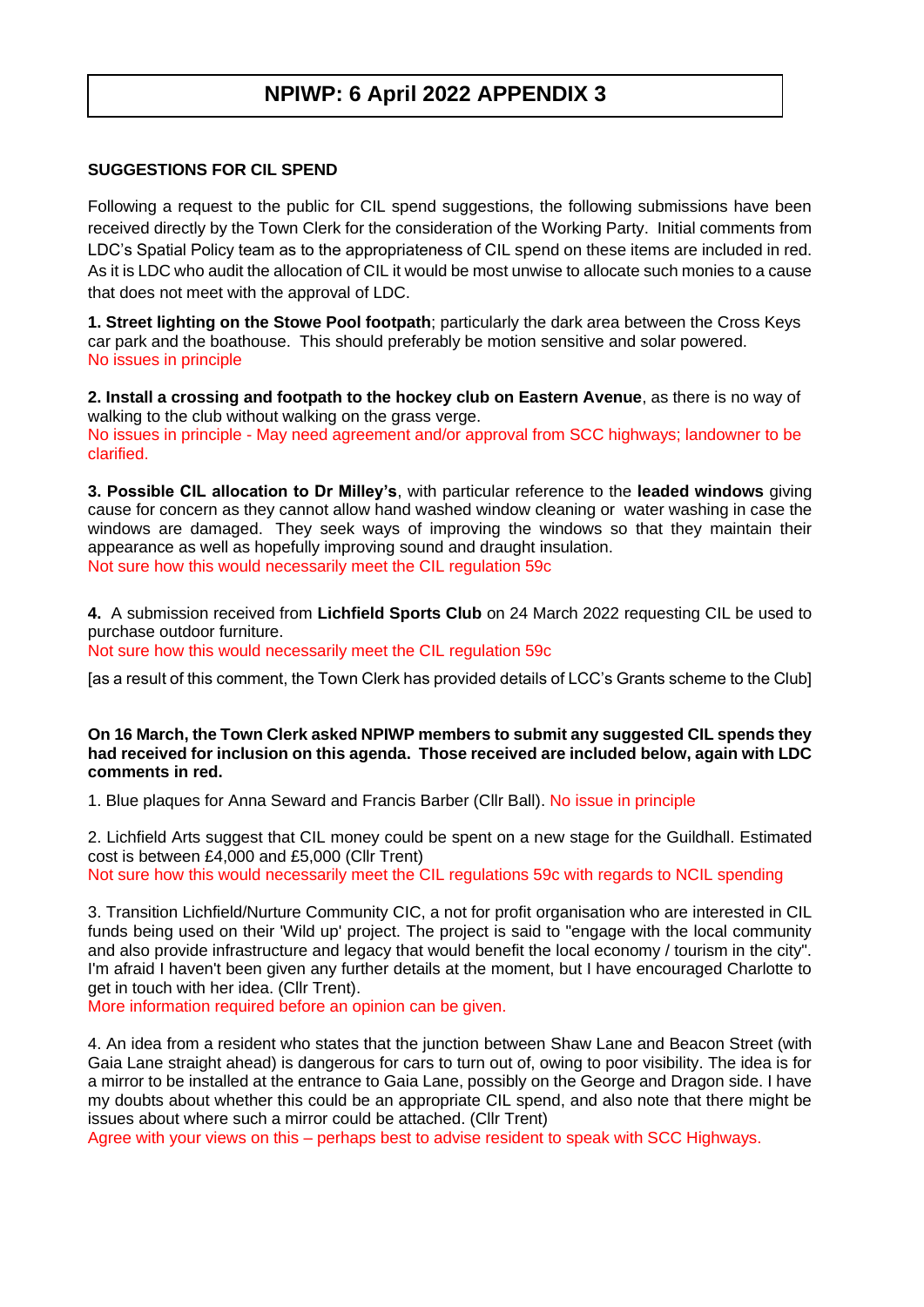5. *[on 22 March, The Town Clerk received an email from LDC confirming new signage is on order, this item is therefore included for reference only]*

An idea of mine which arose from a conversation with a resident expressing concern about cyclists riding beside Stowe Pool and posing a risk to pedestrians. We noted that there are signs prohibiting cycling by the pool, but they are in a state of disrepair. I wondered whether the signs could be replaced / upgraded using CIL money, which might help improve things for pedestrians by Stowe Pool? (Cllr Trent)

No issue in principle.

*RECOMMENDED: The NPIWP to discuss the suggestions received and provide initial responses that can be circulated to those who have made the submissions.*